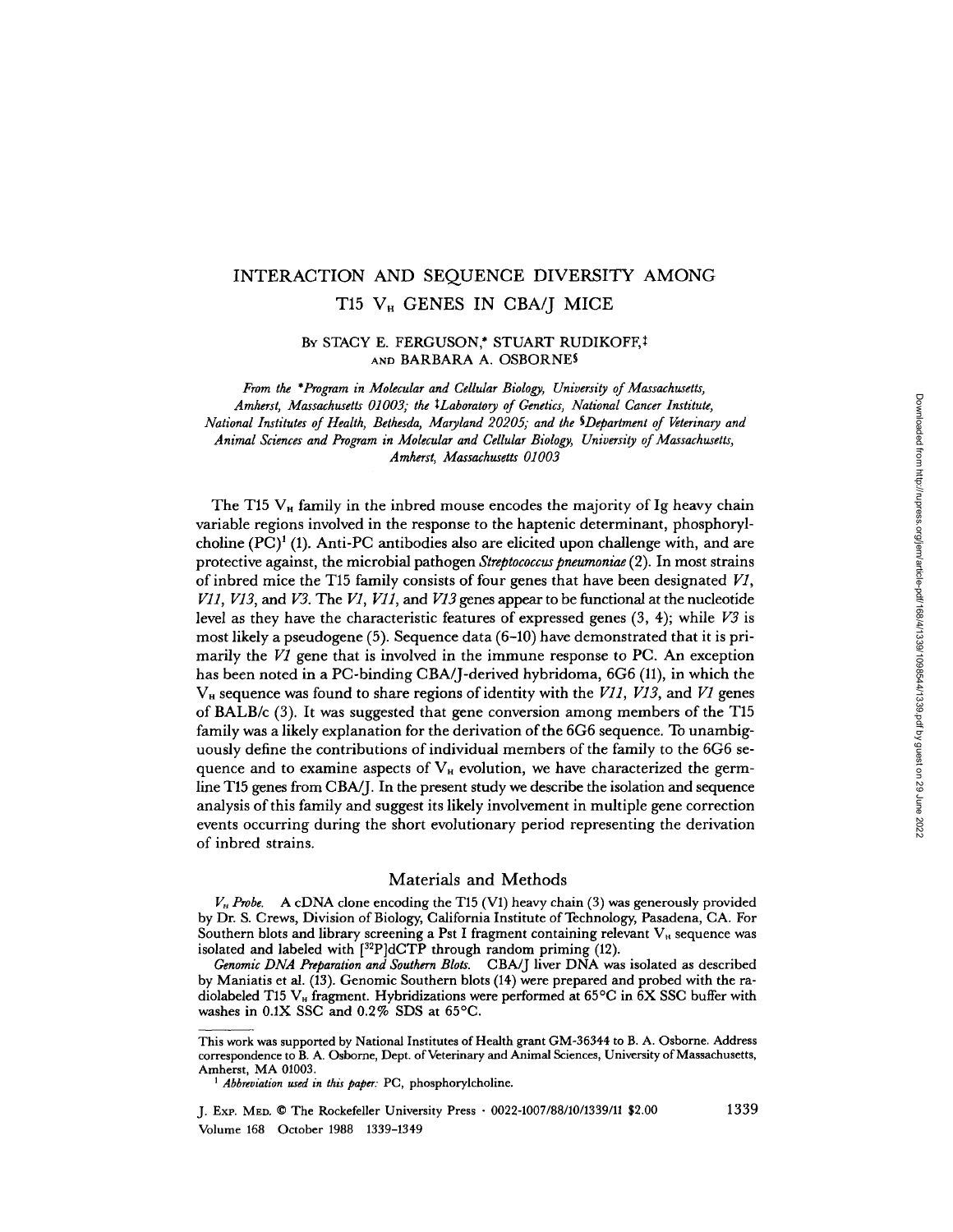Phage Genomic Libraries. A restricted CBA/J library was prepared by digesting liver DNA with Eco RI, followed by isolation of the 2-10-kb fragments on sucrose gradients and ligation into  $\lambda$ gtWES Eco RI arms. The 6.5-, 3.3-, and 3.0-kb fragments containing the  $VI$ ,  $V3$ , and V11 genes, respectively, were isolated from a total of 12 positive clones from this library. Isolation of the 4.5-kb fragment containing the  $V13$  gene was accomplished by digesting liver DNA with Eco RI, followed by agarose gel electrophoresis and electroelution of DNA corresponding to fragments 4.0-5 .5 kb in size . These fragments were ligated into Eco RI arms of Xgt10 (Stratagene, LaJolla, CA) and packaged using commercial packaging extracts (Stratagene).

Library Screening. Phage were plated and plaque-lifts were taken using nylon filters (Hybond-N, Amersham Corp., Arlington Heights, IL). Filters were denatured, neutralized (15), and irradiated on a UV-transilluminator. Hybridizations were performed at  $37^{\circ}$ C in  $50\%$ <br>formomida buffer (13) in the presence of radiolated T15 prake. Filters were worked in 0.1X formamide buffer (13) in the presence of radiolabeled T15 probe. Filters were washed in 0.1X SSC/0.2% SDS at 65°C and autoradiographed for 24 h. Positive clones were plaque purified and used for subsequent subcloning into M13.

 $M13$  Subcloning. DNA from positive phage clones was isolated, digested with Eco RI, and electrophoresed through a  $0.8\%$  agarose gel for electroelution of the cloned inserts. Inserts were digested with Sau 3a and ligated into Bam HI-digested M13 .

Dideoxy Sequencing. Sequencing of M13 phage clones containing Sau 3A inserts was performed using the dideoxy-method of Sanger et al. (16). Synthetic oligonucleotides were designed to prime at sequences immediately <sup>5</sup>' to codon <sup>1</sup> and <sup>3</sup>' to codon <sup>101</sup> . These oligonucleotides were used to determine the DNA sequence of all four ofthe CBA/J T15 genes in both orientations . Sequencing of the <sup>5</sup>' region of the CBA/J VI gene was performed using the M13 universal primer.

#### Results

Southern Blot Analysis. Hybridization of genomic DNA from CBA/J mice with the T15  $V<sub>H</sub>$  probe under conditions of high stringency resulted in the identification of four major bands, as has been previously found in BALB/c and C57BL/10 (Fig. 1) (3, 4). Thus, the T15 family has not undergone expansion or contraction in the CBA/J strain. Phage clones containing the four major bands from CBA/J were isolated and characterized in the present study.

Sequence Analysis. Phage clones containing the four CBA/J T15 genes were subcloned into M13 vectors and sequences were determined as described in Materials and Methods. The aligned sequences of the four CBA/J coding regions as well as the previously reported 6G6 hybridoma are presented in Fig. <sup>2</sup> . The 6G6 sequence differs from CBA/J V11 at one nucleotide position, establishing that 6G6 is encoded by this germline gene.

When the CBA/J T15 genes are compared with their BALB/c and C57BL/10 homologues (Fig. 3), three categories of substitution are found. First, there are single substitutions found uniquely in any one gene which are presumed to result from point mutations occurring after the separation of strains. 19 substitutions (circled in Fig . 3) are found that fall into this category and are exemplified by the A nucleotide in codon 23 of the BALB/c V13 gene. Secondly, there are a series of positions (marked by shading) in which a substitution is shared by two alleles but is not found in other family members. These substitutions most likely result from simple point mutations that occurred before the divergence of the two involved strains or alternatively could arise from parallel evolution. 15 positions are found corresponding to this category and are represented by the Anucleotide in codon 5 of the V13 gene in BALB/c and CBA/J. Of these <sup>15</sup> positions, <sup>12</sup> are shared substitutions between CBA/J and C57BL/10. This result is in agreement with known relationships of the origins of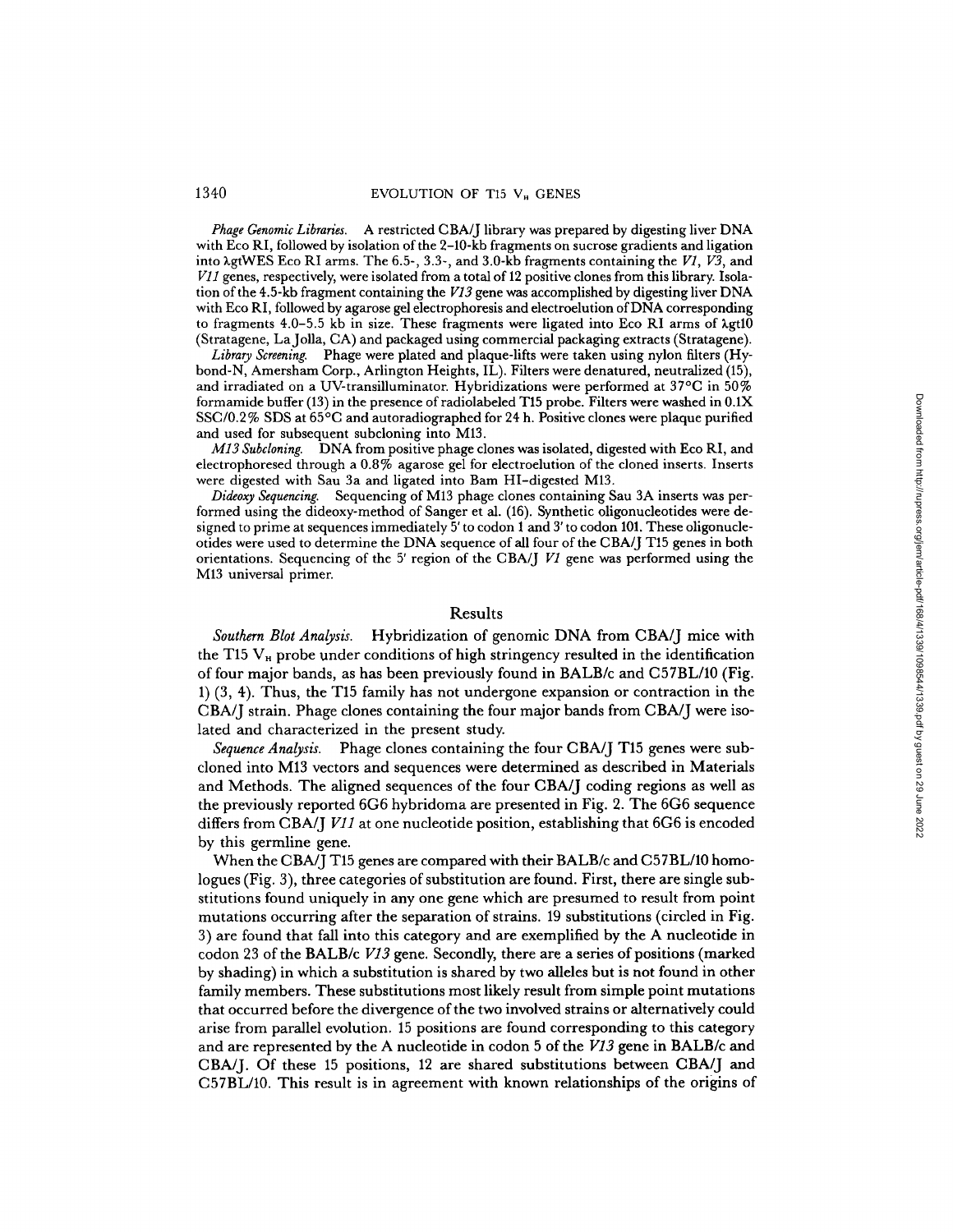

FIGURE 1. T15  $V_H$  genes in inbred mouse strains. High molecular weight DNA from BALB/c, C57BL/6, and CBA/J was digested with Eco RI, electrophoresed on an agarose gel, blotted, and hybridized with the T15  $V_H$ probe. Molecular weights of the four homologous genes in each species are shown

inbred strains (17) and presumably reflects point mutations in a common progenitor of CBA/J and C57BL/10. Two shared substitutions are found between CBA/J and BALB/c (codons 5 and 16) and one between C57BL/10 and BALB/c (codon 87). These substitutions are not explained by known strain derivation and mayhave arisen by parallel evolution which has been shown to occur frequently in  $C_K$  genes (18). Thirdly, there are differences that occur between allelic forms of a given gene in which the substituted nucleotide is found at the identical position in other T15 family members from the same strain. These (enclosed in boxes) presumably result from <sup>a</sup> gene correction event such as gene conversion and are enumerated in Table I. An example is codon <sup>45</sup> ofthe VI gene where CTG is found in BALB/c and C57BL/10, while CCT occurs in CBA/J. The CBA/J V13 gene also has the sequence CCT at this position and thus is a potential donor of the CT substitution found in the CBA/J  $VI$  gene. A similar pattern of substitution, in which appropriate donor sequences are found in other family members of the same strain, occurs at two positions in  $VI$  and  $VI3$ , four positions in  $V3$ , and five in  $V11$ .

There are a number of instances where putative gene corrections may be inter-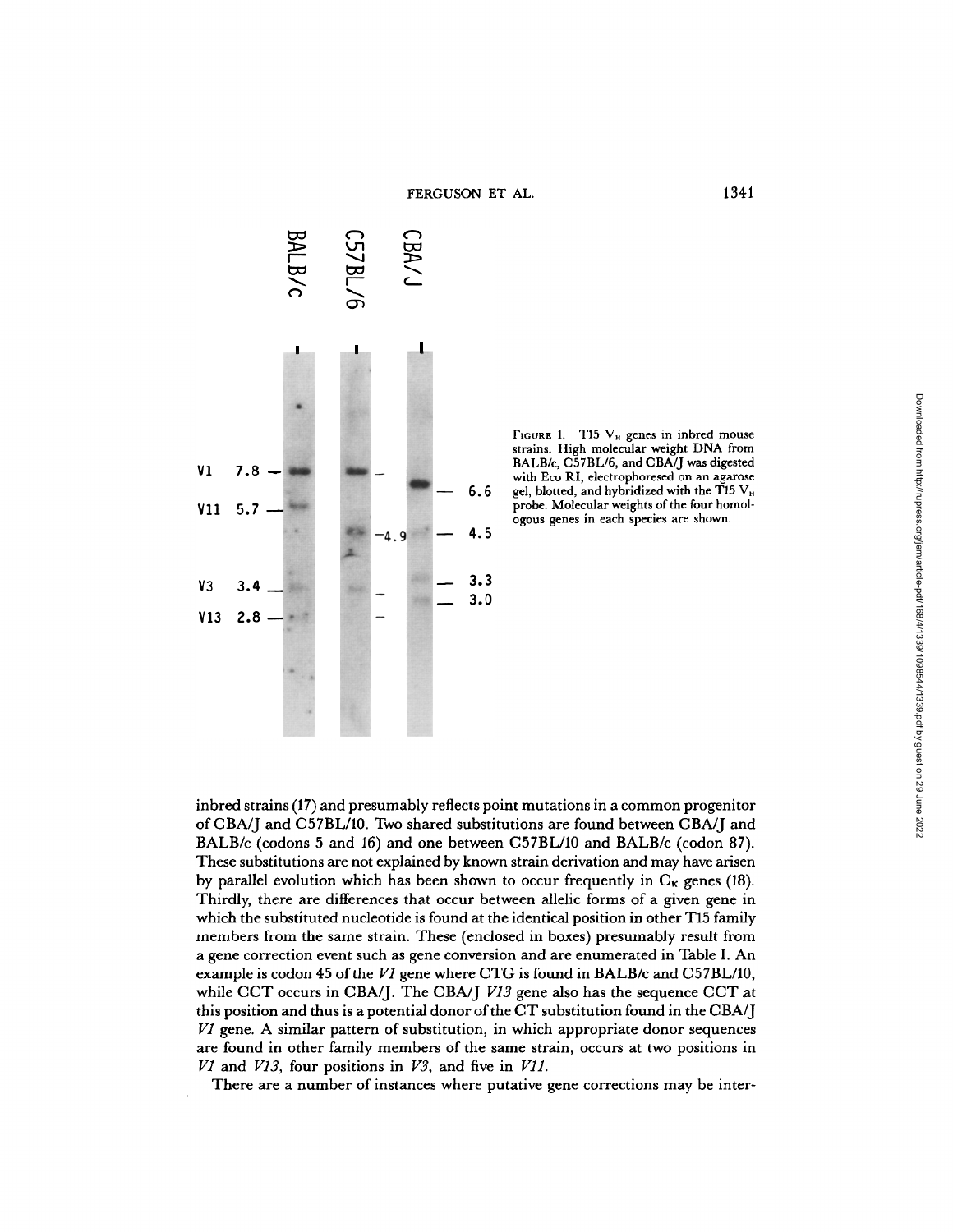|                   |    |                                             |    |    |    | 10  |               |    |    |                                                      |                                                                                |    |
|-------------------|----|---------------------------------------------|----|----|----|-----|---------------|----|----|------------------------------------------------------|--------------------------------------------------------------------------------|----|
| <b>6G6</b><br>V11 |    |                                             |    |    |    |     |               |    |    |                                                      | GAG GTG AAG CTG GTG GAG TCT GGA GGA GGC TTG GTA CAG CCT GGG GGT TCT CTG        |    |
| V1                |    |                                             |    |    |    |     |               |    |    | . התר נכבה מבה ומים בפי והבה וממח במבי המבי מהם בפתי |                                                                                |    |
| <b>V13</b>        |    |                                             |    |    |    |     |               |    |    |                                                      |                                                                                |    |
| V3                |    | .A.                                         |    |    |    |     |               |    |    |                                                      |                                                                                |    |
|                   |    |                                             |    |    |    |     |               |    |    |                                                      |                                                                                |    |
|                   | 20 |                                             |    |    |    |     |               | 30 |    |                                                      |                                                                                |    |
| <b>6G6</b>        |    |                                             |    |    |    |     |               |    |    |                                                      | AGT CTC TCC TGT GCA GCT TCT GGA TTC ACC TTC ACT GAT TAC TAC ATG AGC TGG        |    |
| V11               |    |                                             |    |    |    |     |               |    |    |                                                      | to a ladariació por por par decision estimos los esos debidos bar por nos esos |    |
| V1                |    |                                             |    |    |    |     |               |    |    |                                                      |                                                                                |    |
| V13               |    |                                             |    |    |    |     |               |    |    |                                                      |                                                                                |    |
| V3                |    |                                             |    |    |    |     |               |    |    |                                                      | .].   .A.                                                                      |    |
|                   |    |                                             |    |    |    |     |               |    |    |                                                      |                                                                                |    |
|                   |    |                                             | 40 |    |    |     |               |    | 50 |                                                      |                                                                                |    |
| 666               |    |                                             |    |    |    |     |               |    |    |                                                      | GTC CGC CAG CCT CCA GGG AAG GCA CTT GAG TGG TTG GCT TTG ATT AGA AAC AAA        |    |
| V11               |    |                                             |    |    |    |     |               |    |    |                                                      | 20 20 20 20 21 22 23 24 25 26 27 28 29 29 20 20 20 20 20 20 20 20              |    |
| V1                |    |                                             |    |    |    |     |               |    |    |                                                      |                                                                                |    |
| <b>V13</b><br>V3  |    |                                             |    |    |    |     |               |    |    |                                                      |                                                                                |    |
|                   |    |                                             |    |    |    |     |               |    |    |                                                      |                                                                                |    |
|                   |    |                                             |    | 60 |    |     |               |    |    |                                                      | 70                                                                             |    |
| 666               |    |                                             |    |    |    |     |               |    |    |                                                      | GCT AAT GGT TAC ACA ACA GAG TAC AGT GCA TCT GTG AAG GGT CGG TTC ACC ATC        |    |
| V11               |    |                                             |    |    |    |     |               |    |    |                                                      |                                                                                |    |
| V1                |    |                                             |    |    |    |     |               |    |    |                                                      |                                                                                |    |
| <b>V13</b>        |    |                                             |    |    |    |     |               |    |    |                                                      |                                                                                |    |
| V3                |    |                                             |    |    |    |     |               |    |    |                                                      |                                                                                |    |
|                   |    |                                             |    |    |    |     |               |    |    |                                                      |                                                                                |    |
|                   |    |                                             |    |    | 80 |     |               |    |    |                                                      |                                                                                | 90 |
| 666<br><b>V11</b> |    |                                             |    |    |    |     |               |    |    |                                                      | TCC AGA GAT AAT TCC CAA AGC ATC CTC TAT CTT CAA ATG AAT GCC CTG AGA GCT        |    |
| V1                |    |                                             |    |    |    |     |               |    |    |                                                      |                                                                                |    |
| V13               |    |                                             |    |    |    |     |               |    |    |                                                      |                                                                                |    |
| V3                |    |                                             |    |    |    |     |               |    |    |                                                      |                                                                                |    |
|                   |    |                                             |    |    |    |     |               |    |    |                                                      |                                                                                |    |
|                   |    |                                             |    |    |    | 100 |               |    |    |                                                      |                                                                                |    |
| 666               |    | GAG GAC AGT GCC ACT TAT TAC TGT GCA AGA GCT |    |    |    |     |               |    |    |                                                      |                                                                                |    |
| V11               |    | ---- --- --- --- --- --- ---                |    |    |    |     | $\cdots$ $-A$ |    |    |                                                      |                                                                                |    |
| V1                |    |                                             |    |    |    |     |               |    |    |                                                      |                                                                                |    |
| V13               |    |                                             |    |    |    |     |               |    |    |                                                      |                                                                                |    |
| V3                |    | ביטע עפת בגם כרב כלה המה בבים כרת מאה העב   |    |    |    |     |               |    |    |                                                      |                                                                                |    |

FIGURE 2 . Nucleotide sequences of the CBA/J T15 genes . The nucleotide sequence of the four CBA/J germline genes are compared with that of the rearranged 6G6 gene . A hypothetical pathway for gene correction events involving the CBA/J V11 gene is shaded . Asterisks indicate an alternative pathway if correction occurred in the BALB/c V11 gene rather than the CBA/J V11 gene (see text) .

preted to have occurred at either or both of two points in time (Table 1) . For example, at codon <sup>24</sup> the BALB/c V11 has an ACT while CBA/J and C57BL/10 have GCT. While the A nucleotide in the BALB/c codon may have originated from a correction event involving the  $BALB/c$   $VI$  gene, it is also possible that such a correction occurred between the  $V11$  and the  $V13$  genes in the CBA/J-C57BL/10 progenitor. Analogous situations are found at codons 6, 26, 32, 58, 86, and 87 and are marked by an asterisk in Table 1 . Alternatively, as in the case ofthe second category of substitutions described above, such sequences shared by CBA/J and C57BL/10 may result from point mutations in a common ancestor rather than by correction .

V3 Gene . The  $\mathrm{BALB/c}$   $V3$  gene has been designated a pseudogene due to a number of structural defects, including a stop signal (TAG) at codon 47 and a 4-bp insertion at position 90 (5) . These two anomalies presumably prevent the transcription of a full-length V region. Furthermore, the BALB/c V3 gene has a 7-bp deletion in the 23-bp spacer between the heptamer-nonamer splice recognition sites . Although it has been shown that the sequence of this 23-bp spacer region is not rigidly conserved, an absolute requirement for proper length has been demonstrated . Perlmutter et al . (4) have reported that the C57BL/10 V3 gene lacks the coding region defects found in BALB/c but retains the deletion in the 23-bp spacer, suggesting that this allele is also a pseudogene . We have found that the CBA/J V3 gene similarly has a 7-bp deletion in the 23-bp spacer, identical to that found in both BALB/c and C57BL/10 . The CBA/J gene, like its C57BL/10 counterpart, lacks the coding region defects . Although there is no direct evidence to suggest that either the CBA/J or the C57BL/10 V3 alleles are pseudogenes, it is reasonable to presume they are nonfunctional due to the deletion in the 23-bp spacer.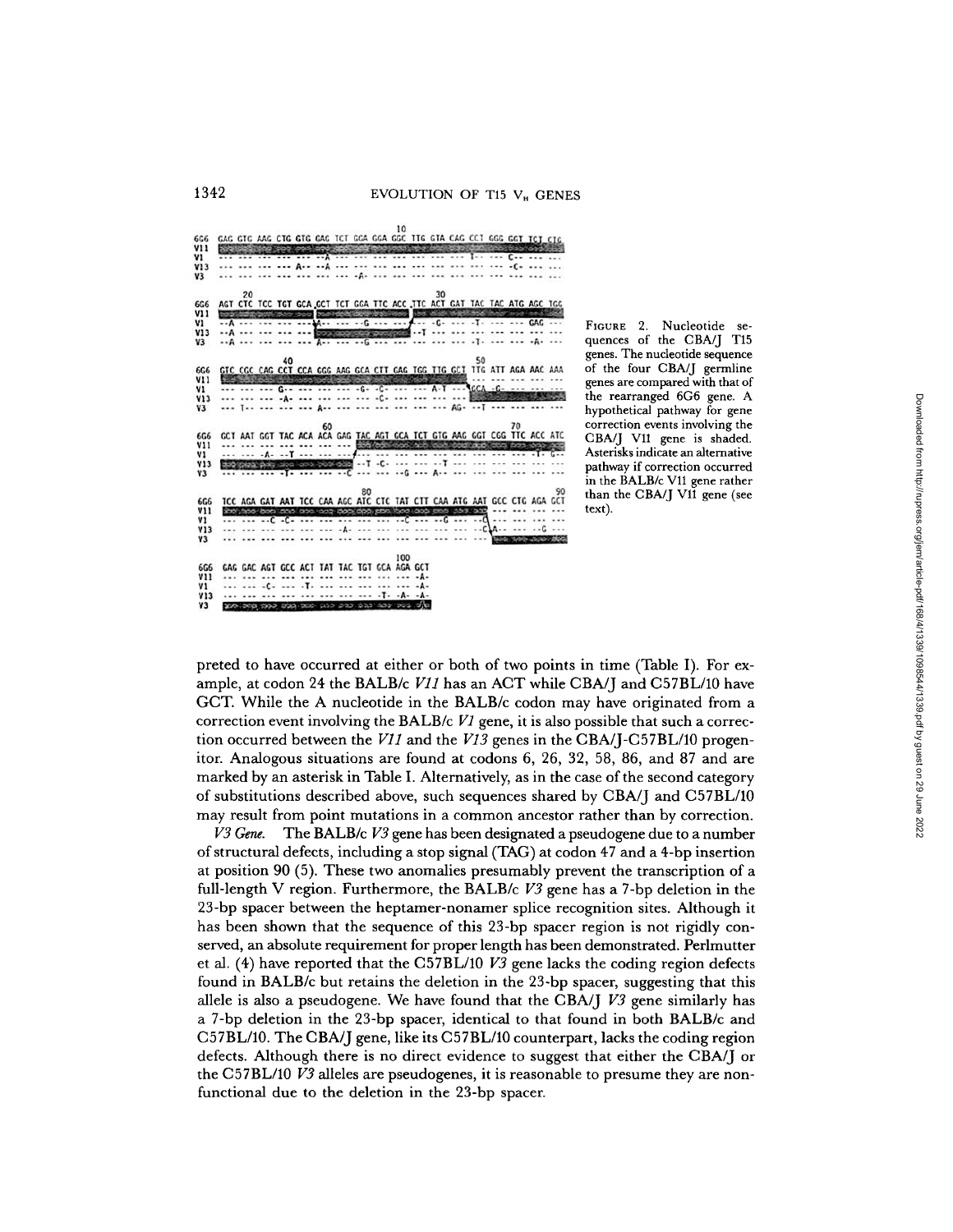| i                                  | $\vdots$                                                         | $\vdots$<br>$\vdots$                           |                                                                                                                              |                                                                   |                                                                                                                                                                                                                                                                |
|------------------------------------|------------------------------------------------------------------|------------------------------------------------|------------------------------------------------------------------------------------------------------------------------------|-------------------------------------------------------------------|----------------------------------------------------------------------------------------------------------------------------------------------------------------------------------------------------------------------------------------------------------------|
|                                    |                                                                  |                                                |                                                                                                                              |                                                                   |                                                                                                                                                                                                                                                                |
|                                    |                                                                  |                                                |                                                                                                                              |                                                                   |                                                                                                                                                                                                                                                                |
|                                    |                                                                  |                                                |                                                                                                                              |                                                                   |                                                                                                                                                                                                                                                                |
|                                    |                                                                  |                                                |                                                                                                                              |                                                                   |                                                                                                                                                                                                                                                                |
|                                    |                                                                  |                                                |                                                                                                                              |                                                                   |                                                                                                                                                                                                                                                                |
|                                    |                                                                  |                                                |                                                                                                                              |                                                                   |                                                                                                                                                                                                                                                                |
| $\vdots$                           |                                                                  |                                                |                                                                                                                              |                                                                   |                                                                                                                                                                                                                                                                |
| $\vdots$                           |                                                                  |                                                |                                                                                                                              | ؞                                                                 |                                                                                                                                                                                                                                                                |
| $\vdots$                           |                                                                  |                                                |                                                                                                                              | $\mathbf{e}$                                                      |                                                                                                                                                                                                                                                                |
| Ξ                                  |                                                                  |                                                |                                                                                                                              |                                                                   |                                                                                                                                                                                                                                                                |
| Ģ                                  |                                                                  |                                                |                                                                                                                              | $\vdots$<br>ڹ                                                     |                                                                                                                                                                                                                                                                |
|                                    |                                                                  |                                                |                                                                                                                              |                                                                   |                                                                                                                                                                                                                                                                |
|                                    |                                                                  |                                                |                                                                                                                              |                                                                   |                                                                                                                                                                                                                                                                |
|                                    |                                                                  |                                                |                                                                                                                              |                                                                   |                                                                                                                                                                                                                                                                |
| 9                                  |                                                                  | S                                              |                                                                                                                              | S                                                                 |                                                                                                                                                                                                                                                                |
| GGG ARG AGA<br>GTC CGC CAG CCT CCA | <b>CHE CAG TGG</b>                                               | AAC AAA<br>ă<br><b>GCA AGT</b><br>ATT GCT      | ä<br>ដូ                                                                                                                      | AAG.<br>GTG<br>Ë<br>ថ្ង<br>AGT<br>IAC<br>GAG<br>ă<br>ă<br>GAT TAT | ថ្ង                                                                                                                                                                                                                                                            |
| $\vdots$<br>$\vdots$               | .<br>                                                            |                                                |                                                                                                                              |                                                                   |                                                                                                                                                                                                                                                                |
| Ģ                                  | $\vdots$<br>ة                                                    |                                                |                                                                                                                              |                                                                   |                                                                                                                                                                                                                                                                |
| Ξ                                  | °.<br>$\mathbf{r}$<br>ģ                                          |                                                |                                                                                                                              |                                                                   |                                                                                                                                                                                                                                                                |
|                                    |                                                                  |                                                |                                                                                                                              |                                                                   |                                                                                                                                                                                                                                                                |
|                                    | ë<br>7<br>ġ                                                      |                                                |                                                                                                                              |                                                                   |                                                                                                                                                                                                                                                                |
|                                    | $\ddot{\cdot}$<br>ī<br>ůς.                                       | $\ddot{ }$ :                                   |                                                                                                                              |                                                                   |                                                                                                                                                                                                                                                                |
|                                    | $\ddot{\cdot}$<br>ដុ                                             | ÷<br>116                                       |                                                                                                                              |                                                                   |                                                                                                                                                                                                                                                                |
|                                    | $\ddot{.}$<br>ċ<br>ģ                                             | ÷<br>110                                       |                                                                                                                              | ፣                                                                 |                                                                                                                                                                                                                                                                |
|                                    | ř<br>$\vdots$<br>ö<br>ģ                                          | 7<br>۲ű                                        |                                                                                                                              | $\overline{\cdot}$                                                |                                                                                                                                                                                                                                                                |
|                                    | $\ddot{\cdot}$<br>۵<br>Ξ                                         |                                                |                                                                                                                              | $\vdots$                                                          |                                                                                                                                                                                                                                                                |
| $\vdots$<br>$\vdots$               | $\frac{1}{2}$<br>$\vdots$<br>፣<br>ġ                              |                                                |                                                                                                                              | ፡<br>$\cdot$ (6) $\cdot$ .<br>$\vdots$<br>ï                       |                                                                                                                                                                                                                                                                |
|                                    |                                                                  |                                                |                                                                                                                              |                                                                   |                                                                                                                                                                                                                                                                |
|                                    |                                                                  |                                                |                                                                                                                              |                                                                   |                                                                                                                                                                                                                                                                |
|                                    |                                                                  |                                                |                                                                                                                              |                                                                   |                                                                                                                                                                                                                                                                |
|                                    |                                                                  |                                                |                                                                                                                              |                                                                   |                                                                                                                                                                                                                                                                |
|                                    |                                                                  |                                                |                                                                                                                              |                                                                   |                                                                                                                                                                                                                                                                |
| Ę<br>š<br>CGG TTC ATC GTC TCC AGA  |                                                                  |                                                |                                                                                                                              | <b>ISI</b> CCA<br>IAC<br>ATT TAT<br>ដូ<br><b>GAG GAC ACT</b>      | AGA GAT                                                                                                                                                                                                                                                        |
|                                    | $\vdots$                                                         | $\vdots$                                       |                                                                                                                              |                                                                   |                                                                                                                                                                                                                                                                |
|                                    |                                                                  |                                                |                                                                                                                              |                                                                   |                                                                                                                                                                                                                                                                |
|                                    |                                                                  |                                                |                                                                                                                              |                                                                   |                                                                                                                                                                                                                                                                |
|                                    |                                                                  |                                                |                                                                                                                              |                                                                   |                                                                                                                                                                                                                                                                |
|                                    |                                                                  |                                                |                                                                                                                              |                                                                   |                                                                                                                                                                                                                                                                |
|                                    |                                                                  |                                                |                                                                                                                              |                                                                   |                                                                                                                                                                                                                                                                |
|                                    |                                                                  |                                                |                                                                                                                              |                                                                   |                                                                                                                                                                                                                                                                |
| ፣                                  | ÷                                                                | $\frac{1}{2}$                                  | ŗ                                                                                                                            |                                                                   |                                                                                                                                                                                                                                                                |
| ī                                  |                                                                  | $\vdots$                                       | ÷                                                                                                                            |                                                                   | $\bm{\omega}$                                                                                                                                                                                                                                                  |
| 7                                  |                                                                  |                                                | ACA<br>$\mathbf{e}$                                                                                                          |                                                                   |                                                                                                                                                                                                                                                                |
| ፣<br>$\vdots$                      |                                                                  |                                                | ::                                                                                                                           |                                                                   |                                                                                                                                                                                                                                                                |
|                                    |                                                                  |                                                |                                                                                                                              |                                                                   |                                                                                                                                                                                                                                                                |
|                                    |                                                                  |                                                |                                                                                                                              |                                                                   |                                                                                                                                                                                                                                                                |
|                                    |                                                                  |                                                |                                                                                                                              |                                                                   |                                                                                                                                                                                                                                                                |
|                                    |                                                                  |                                                |                                                                                                                              |                                                                   |                                                                                                                                                                                                                                                                |
|                                    |                                                                  |                                                |                                                                                                                              |                                                                   |                                                                                                                                                                                                                                                                |
|                                    |                                                                  |                                                |                                                                                                                              |                                                                   |                                                                                                                                                                                                                                                                |
|                                    |                                                                  |                                                |                                                                                                                              |                                                                   |                                                                                                                                                                                                                                                                |
|                                    |                                                                  |                                                |                                                                                                                              |                                                                   |                                                                                                                                                                                                                                                                |
|                                    | $\vdots$<br>÷<br>$\vdots$<br>$\overline{\cdot}$<br>Ī<br>$\vdots$ | $\vdots$<br>:::<br>8<br>÷<br>$\mathbf{r}$<br>ġ | $\frac{1}{2}$<br>TEC CAA AGE ATE CTE TAC CTT CAG ATG ANT<br>Ē<br>shaded, and potential gene corrections are boxed<br>÷<br>ů, | $\odot \ddots$<br><b>GCC CTG AGA</b>                              | $\vdots$<br><b>SO1</b><br>$\ddot{\cdot}$<br>$\vdots$<br>tions are circled, differences shared by two alleles but not found in other family members are<br>Comparison of BALB/c, CBA/J, and C57BL/10 T15 genes. Presumed point muta-<br>Ţ<br>ۏ<br>$\vdots$<br>ة |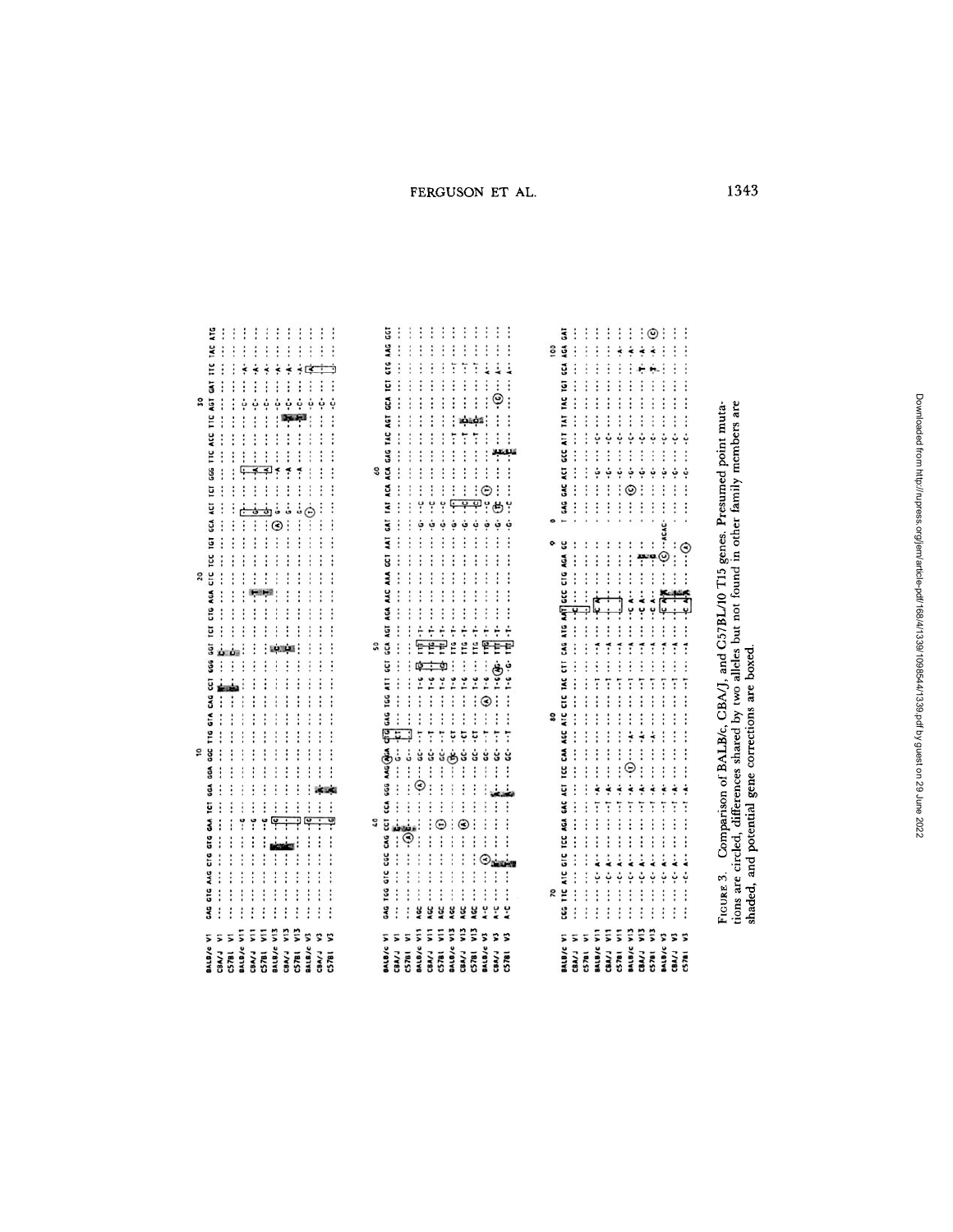| V <sub>1</sub>           |                | Codon 45                           | Codon 86             | V13                                       | Codon 6*                                                                                                                                                                                                                                                                                                                                                                                     | Codon 58*                                                                                                                                                                                                                                                                                                                                                                                    |
|--------------------------|----------------|------------------------------------|----------------------|-------------------------------------------|----------------------------------------------------------------------------------------------------------------------------------------------------------------------------------------------------------------------------------------------------------------------------------------------------------------------------------------------------------------------------------------------|----------------------------------------------------------------------------------------------------------------------------------------------------------------------------------------------------------------------------------------------------------------------------------------------------------------------------------------------------------------------------------------------|
| <b>BALB V1</b>           |                | <b>CTG</b>                         | AAT                  | <b>BALB V13</b>                           | $\downarrow$<br>GAG                                                                                                                                                                                                                                                                                                                                                                          | ↓<br><b>TAT</b>                                                                                                                                                                                                                                                                                                                                                                              |
|                          | V11            | $- -T$                             | $-$ – $C$            | V <sub>3</sub>                            | $\frac{1}{2} \frac{1}{2} \frac{1}{2} \frac{1}{2} \frac{1}{2} \frac{1}{2} \frac{1}{2} \frac{1}{2} \frac{1}{2} \frac{1}{2} \frac{1}{2} \frac{1}{2} \frac{1}{2} \frac{1}{2} \frac{1}{2} \frac{1}{2} \frac{1}{2} \frac{1}{2} \frac{1}{2} \frac{1}{2} \frac{1}{2} \frac{1}{2} \frac{1}{2} \frac{1}{2} \frac{1}{2} \frac{1}{2} \frac{1}{2} \frac{1}{2} \frac{1}{2} \frac{1}{2} \frac{1}{2} \frac{$ | - -C                                                                                                                                                                                                                                                                                                                                                                                         |
|                          | V13            | $-CT$                              | $  C$                | V1                                        | $- -A$                                                                                                                                                                                                                                                                                                                                                                                       | $=$ $ -$                                                                                                                                                                                                                                                                                                                                                                                     |
|                          | V3             | $-$ - $T$                          | – – C                | V11                                       |                                                                                                                                                                                                                                                                                                                                                                                              | - -C                                                                                                                                                                                                                                                                                                                                                                                         |
|                          |                | $+1$                               |                      |                                           |                                                                                                                                                                                                                                                                                                                                                                                              |                                                                                                                                                                                                                                                                                                                                                                                              |
| <b>CBA</b>               | V <sub>1</sub> | $-CT$                              | - - C                | <b>CBA</b><br>V13                         | - - A                                                                                                                                                                                                                                                                                                                                                                                        | - - C                                                                                                                                                                                                                                                                                                                                                                                        |
|                          | V11            | - - T                              |                      | V3                                        | - - A                                                                                                                                                                                                                                                                                                                                                                                        | - TC                                                                                                                                                                                                                                                                                                                                                                                         |
|                          | V13            | $-CT$                              | $-$ - $C$            | V1                                        | $- -A$                                                                                                                                                                                                                                                                                                                                                                                       | $\sim$ $\sim$ $\sim$                                                                                                                                                                                                                                                                                                                                                                         |
|                          | V3             | - - T                              |                      | V11                                       |                                                                                                                                                                                                                                                                                                                                                                                              | – – C                                                                                                                                                                                                                                                                                                                                                                                        |
| C57                      | V <sub>1</sub> | $- - -$                            |                      | C57<br>V13                                | $- -A$                                                                                                                                                                                                                                                                                                                                                                                       | $=$ $ \bf{C}$                                                                                                                                                                                                                                                                                                                                                                                |
|                          | V11            | - - T                              | $- - -$              | V3                                        | $\frac{1}{2} \frac{1}{2} \frac{1}{2} \frac{1}{2} \frac{1}{2} \frac{1}{2} \frac{1}{2} \frac{1}{2} \frac{1}{2} \frac{1}{2} \frac{1}{2} \frac{1}{2} \frac{1}{2} \frac{1}{2} \frac{1}{2} \frac{1}{2} \frac{1}{2} \frac{1}{2} \frac{1}{2} \frac{1}{2} \frac{1}{2} \frac{1}{2} \frac{1}{2} \frac{1}{2} \frac{1}{2} \frac{1}{2} \frac{1}{2} \frac{1}{2} \frac{1}{2} \frac{1}{2} \frac{1}{2} \frac{$ | - -C                                                                                                                                                                                                                                                                                                                                                                                         |
|                          | V13            | $-CT$                              | – – C                | V1                                        | – – A                                                                                                                                                                                                                                                                                                                                                                                        | $\frac{1}{2}$ = $\frac{1}{2}$                                                                                                                                                                                                                                                                                                                                                                |
|                          | V3             | $\sim$ – T                         | – – C                | V11                                       | $\frac{1}{2}$ = $\frac{1}{2}$                                                                                                                                                                                                                                                                                                                                                                | – – C                                                                                                                                                                                                                                                                                                                                                                                        |
| V11                      |                | Codon 24*                          | Codon 26*            | Codon 49                                  | Codon 50                                                                                                                                                                                                                                                                                                                                                                                     | Codon 86-87*                                                                                                                                                                                                                                                                                                                                                                                 |
|                          |                | $\downarrow$                       | Ť                    |                                           |                                                                                                                                                                                                                                                                                                                                                                                              | J.<br>$\downarrow$                                                                                                                                                                                                                                                                                                                                                                           |
| <b>BALB V11</b>          |                | <b>ACT</b>                         | GGG                  | <b>GGT</b>                                | <b>TTT</b>                                                                                                                                                                                                                                                                                                                                                                                   | AAC ACC                                                                                                                                                                                                                                                                                                                                                                                      |
|                          | V13            | $G - -$                            | $- - A$              | $- C -$                                   | $ -G$                                                                                                                                                                                                                                                                                                                                                                                        | $\frac{1}{2} \frac{1}{2} \frac{1}{2} \frac{1}{2} \frac{1}{2} \frac{1}{2} \frac{1}{2} \frac{1}{2} \frac{1}{2} \frac{1}{2} \frac{1}{2} \frac{1}{2} \frac{1}{2} \frac{1}{2} \frac{1}{2} \frac{1}{2} \frac{1}{2} \frac{1}{2} \frac{1}{2} \frac{1}{2} \frac{1}{2} \frac{1}{2} \frac{1}{2} \frac{1}{2} \frac{1}{2} \frac{1}{2} \frac{1}{2} \frac{1}{2} \frac{1}{2} \frac{1}{2} \frac{1}{2} \frac{$ |
|                          | V <sub>3</sub> | $T - -$                            | $-1$                 | $ C$ -                                    | - - G                                                                                                                                                                                                                                                                                                                                                                                        | $- - - - - A$                                                                                                                                                                                                                                                                                                                                                                                |
| V <sub>1</sub>           |                | $\frac{1}{2}$ = $\frac{1}{2}$<br>t | Ť                    | $ \mathbf{C}$ –<br>Ť.                     | <b>GCA</b><br>Ť                                                                                                                                                                                                                                                                                                                                                                              | - - T G - -<br>T.                                                                                                                                                                                                                                                                                                                                                                            |
| <b>CBA</b><br>V11<br>V13 |                | $G - -$                            | - - A                | – C –                                     | - - G                                                                                                                                                                                                                                                                                                                                                                                        | $-T$ G $-$ -                                                                                                                                                                                                                                                                                                                                                                                 |
|                          |                | $G - -$                            | $- - A$              | $- C -$                                   | $-$ - $G$                                                                                                                                                                                                                                                                                                                                                                                    |                                                                                                                                                                                                                                                                                                                                                                                              |
|                          | V3             |                                    | $\sim$ $\sim$ $\sim$ | $A - -$                                   | $- - -$                                                                                                                                                                                                                                                                                                                                                                                      | $-$ - T G $-$ -                                                                                                                                                                                                                                                                                                                                                                              |
|                          | V1             |                                    |                      | $ C$ –                                    | GCA                                                                                                                                                                                                                                                                                                                                                                                          | --- G--                                                                                                                                                                                                                                                                                                                                                                                      |
| C57                      | V11            | G - -                              | – – A                |                                           |                                                                                                                                                                                                                                                                                                                                                                                              | - -T G - -                                                                                                                                                                                                                                                                                                                                                                                   |
|                          | V13            | $G - -$                            | - - A                | $- C -$                                   | – – G                                                                                                                                                                                                                                                                                                                                                                                        | $\sim$ $ -$                                                                                                                                                                                                                                                                                                                                                                                  |
|                          | V3             |                                    |                      | $\frac{1}{2}$ $\frac{1}{2}$ $\frac{1}{2}$ | $\omega = \omega$                                                                                                                                                                                                                                                                                                                                                                            | $- - - - A$                                                                                                                                                                                                                                                                                                                                                                                  |
|                          | V <sub>1</sub> | $  -$                              | $- - -$              | $- C -$                                   | GCA                                                                                                                                                                                                                                                                                                                                                                                          | - - T G - -                                                                                                                                                                                                                                                                                                                                                                                  |
| V3                       |                | Codon 6*                           | Codon 32*            | Codon 50                                  | Codon 86-87                                                                                                                                                                                                                                                                                                                                                                                  |                                                                                                                                                                                                                                                                                                                                                                                              |
|                          |                | Ť                                  | $\ddot{\phantom{0}}$ | T                                         | $\frac{1}{2}$                                                                                                                                                                                                                                                                                                                                                                                |                                                                                                                                                                                                                                                                                                                                                                                              |
| <b>BALB V3</b>           |                | GAG                                | <b>TAC</b>           | <b>TTG</b>                                | AAC ACA                                                                                                                                                                                                                                                                                                                                                                                      |                                                                                                                                                                                                                                                                                                                                                                                              |
|                          | V1             | $- - A$                            | $-T -$               | GCA                                       | $-$ - T G - C                                                                                                                                                                                                                                                                                                                                                                                |                                                                                                                                                                                                                                                                                                                                                                                              |
|                          | V11            |                                    |                      | $-$ - $T$                                 | $- - - - - C$                                                                                                                                                                                                                                                                                                                                                                                |                                                                                                                                                                                                                                                                                                                                                                                              |
|                          | V13            |                                    | $ -$                 | $- - -$                                   | --- --C                                                                                                                                                                                                                                                                                                                                                                                      |                                                                                                                                                                                                                                                                                                                                                                                              |
| <b>CBA</b>               | V <sub>3</sub> | – – A                              | - T -                | – – $T$                                   | 11<br>- - T G - C                                                                                                                                                                                                                                                                                                                                                                            |                                                                                                                                                                                                                                                                                                                                                                                              |
|                          | V <sub>1</sub> | – – A                              | $-T -$               | <b>GCA</b>                                | $- - - G - C$                                                                                                                                                                                                                                                                                                                                                                                |                                                                                                                                                                                                                                                                                                                                                                                              |
|                          | V11            | $- - -$                            |                      | – – G                                     | $-$ - T G - C                                                                                                                                                                                                                                                                                                                                                                                |                                                                                                                                                                                                                                                                                                                                                                                              |
|                          | V13            | - - A                              |                      | - - G                                     | $- - - - C$                                                                                                                                                                                                                                                                                                                                                                                  |                                                                                                                                                                                                                                                                                                                                                                                              |
| C57                      | V3             |                                    | - T -                | - - T                                     |                                                                                                                                                                                                                                                                                                                                                                                              |                                                                                                                                                                                                                                                                                                                                                                                              |
|                          | V1             | – – A                              | - T -                | GCA                                       | $-$ - T G - C                                                                                                                                                                                                                                                                                                                                                                                |                                                                                                                                                                                                                                                                                                                                                                                              |
|                          | V11            |                                    |                      | $  T$                                     | $-$ -TG-C                                                                                                                                                                                                                                                                                                                                                                                    |                                                                                                                                                                                                                                                                                                                                                                                              |
|                          | V13            | - - A                              |                      | $\frac{1}{2}$ = $\frac{1}{2}$             | --- --C                                                                                                                                                                                                                                                                                                                                                                                      |                                                                                                                                                                                                                                                                                                                                                                                              |

TABLE I Potential Sites of Gene Corrections

Arrows indicate the sites of gene correction.<br>\* Indicates a position where gene correction may have occurred in either BALB/c or the CBA/J-C57BL progenitor. Alternatively, in the case of CBA/J-C57BL, the substitution pattern could be explained by <sup>a</sup> point mutation in the common progenitor rather than a correction event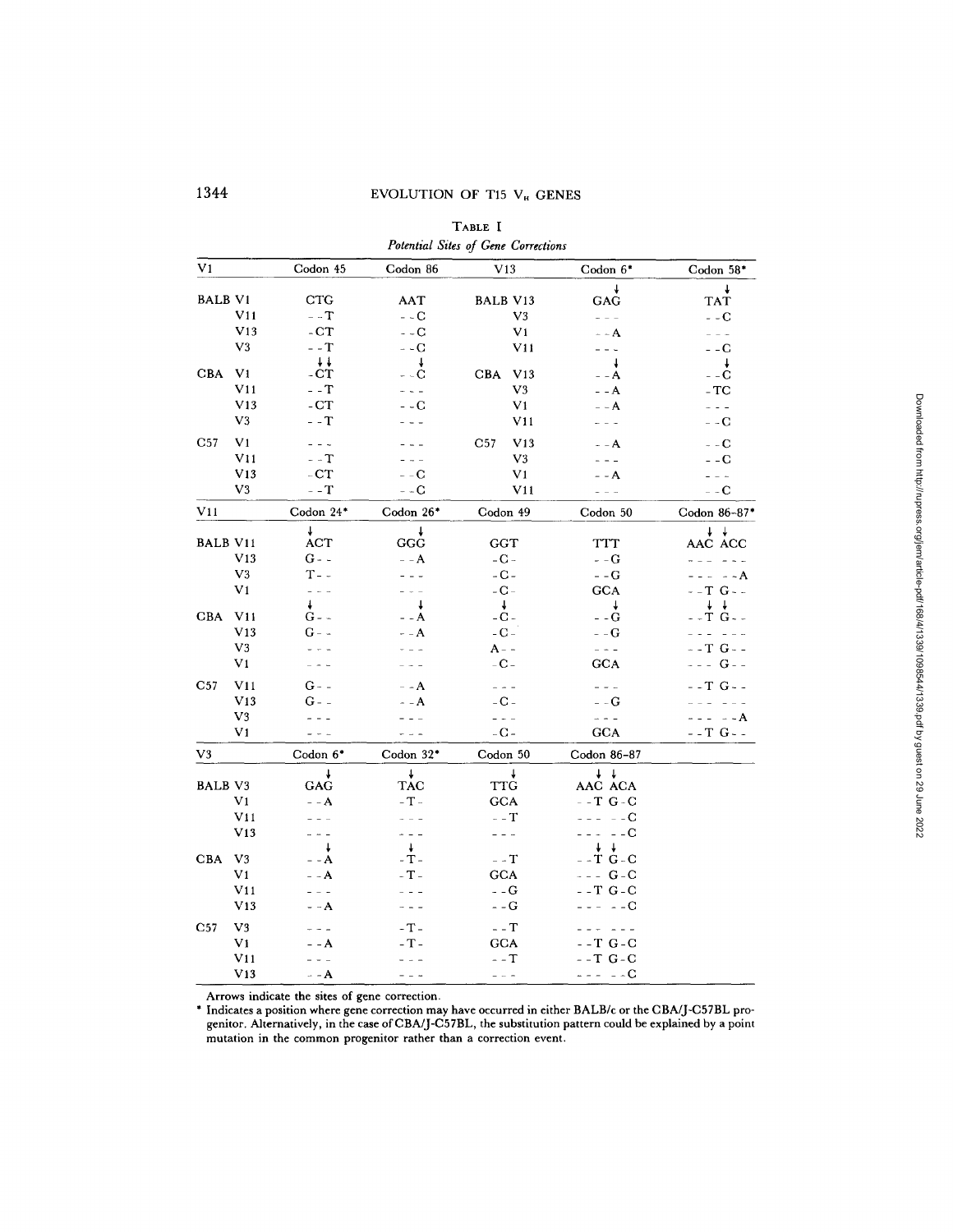|        | <b>LEADER</b>                                                                                                                                                                                                                                                                                                                                                                                                                                                                                                                                                                                                                                                                                           |
|--------|---------------------------------------------------------------------------------------------------------------------------------------------------------------------------------------------------------------------------------------------------------------------------------------------------------------------------------------------------------------------------------------------------------------------------------------------------------------------------------------------------------------------------------------------------------------------------------------------------------------------------------------------------------------------------------------------------------|
| CBA/J  | TTCACATTCAGAAATCAGCACTCAGTCCT GTCACTATCAAGTTGTGGTT                                                                                                                                                                                                                                                                                                                                                                                                                                                                                                                                                                                                                                                      |
| BALB/c |                                                                                                                                                                                                                                                                                                                                                                                                                                                                                                                                                                                                                                                                                                         |
| C57/BL | -----TA----------------------- ---                                                                                                                                                                                                                                                                                                                                                                                                                                                                                                                                                                                                                                                                      |
| CBA/J  | AAACTGGGTTTTTCTTTTAACACTTTTACATGGTAATTTATGGGCAAAAA                                                                                                                                                                                                                                                                                                                                                                                                                                                                                                                                                                                                                                                      |
| BALB/c |                                                                                                                                                                                                                                                                                                                                                                                                                                                                                                                                                                                                                                                                                                         |
| C57/BL |                                                                                                                                                                                                                                                                                                                                                                                                                                                                                                                                                                                                                                                                                                         |
| CBA/J  |                                                                                                                                                                                                                                                                                                                                                                                                                                                                                                                                                                                                                                                                                                         |
| BALB/c |                                                                                                                                                                                                                                                                                                                                                                                                                                                                                                                                                                                                                                                                                                         |
| C57/BL |                                                                                                                                                                                                                                                                                                                                                                                                                                                                                                                                                                                                                                                                                                         |
| CBA/J  | <b>CTCTCTCTCTCTCTCTCTCT</b>                                                                                                                                                                                                                                                                                                                                                                                                                                                                                                                                                                                                                                                                             |
| BALB/c | <b>GCATATGTG</b><br>--------------------GTGT                                                                                                                                                                                                                                                                                                                                                                                                                                                                                                                                                                                                                                                            |
| C57/BL | --------------------GTGTGTGTGTGTGTGTTGTGCATATGTG                                                                                                                                                                                                                                                                                                                                                                                                                                                                                                                                                                                                                                                        |
| CBA/J  | AACAGGGATAGAAGATTAGTAGATGTGTATG ACCAGCTTTCTCTAC                                                                                                                                                                                                                                                                                                                                                                                                                                                                                                                                                                                                                                                         |
| BALB/c |                                                                                                                                                                                                                                                                                                                                                                                                                                                                                                                                                                                                                                                                                                         |
| C57/BL | $TGT$ ----------<br>$\mathcal{M} \rightarrow \mathcal{M} \rightarrow \mathcal{M} \rightarrow \mathcal{M} \rightarrow \mathcal{M} \rightarrow \mathcal{M} \rightarrow \mathcal{M} \rightarrow \mathcal{M} \rightarrow \mathcal{M} \rightarrow \mathcal{M} \rightarrow \mathcal{M} \rightarrow \mathcal{M} \rightarrow \mathcal{M} \rightarrow \mathcal{M} \rightarrow \mathcal{M} \rightarrow \mathcal{M} \rightarrow \mathcal{M} \rightarrow \mathcal{M} \rightarrow \mathcal{M} \rightarrow \mathcal{M} \rightarrow \mathcal{M} \rightarrow \mathcal{M} \rightarrow \mathcal{M} \rightarrow \mathcal{M} \rightarrow \mathcal{M} \rightarrow \mathcal{M} \rightarrow \mathcal{M} \rightarrow \mathcal{$ |
|        | LEADER                                                                                                                                                                                                                                                                                                                                                                                                                                                                                                                                                                                                                                                                                                  |
| CBA/J  | <b>TATTGCAGGTATCCAGTGTES</b>                                                                                                                                                                                                                                                                                                                                                                                                                                                                                                                                                                                                                                                                            |
| BALB/c |                                                                                                                                                                                                                                                                                                                                                                                                                                                                                                                                                                                                                                                                                                         |
| C57/BL |                                                                                                                                                                                                                                                                                                                                                                                                                                                                                                                                                                                                                                                                                                         |

FIGURE 4 . Comparison of <sup>5</sup>' sequences of Vl genes. Boxed regions encode the leader sequence exons and the hatched region denotes the first codon of the Vl coding region . Shaded areas indicate GT-dinucleotide repeats.

V1 5' Sequences. The sequence just upstream of the CBA/J  $VI$  gene including untranslated region as well as the leader sequence has been determined and compared with the  $5'$  regions of the C57BL/10 and BALB/c  $\emph{VI}$  genes (Fig. 4). The intron within the leader sequence contains a long GT-dinucleotide repeat that is found in all three strains, although the length of this repeat is variable . The potential relevance ofthis repeat is addressed in the Discussion .

## Discussion

Previous studies by Clarke et al. (11, 19) have described a CBA/J VH sequence (6G6) that appeared to be hybrid in nature, containing sequence elements found in several genes of the T15 family. It was proposed that the 6G6 sequence arose by gene conversion involving different members of this  $V_H$  family. Gene conversion, the process by which one nucleotide sequence is "corrected" by a homologous, but nonidentical, sequence by excision and repair without the exchange of genetic material, has been precisely defined at both the mitotic and meiotic levels in fungi and yeast where individual products of meiosis may be examined (20-23) . Although a similar analysis of meiotic products is not possible in higher eukaryotic cells, this process has been implicated in the evolution of mammalian multigene families such as the globins (24), Ig  $\gamma$  chains (25), human  $V_K$  light chains (26, 27), mouse V segments (28), TCR constant regions (29), and genes of the MHC (30) . While it is likely that this process is similar in fungi and mammals, the inability to analyze the phenomenon at the same level in more highly evolved cells remains . Therefore we have chosen to refer to our observations in the T15 V<sub>H</sub> gene family as gene correction rather than use the term gene conversion precisely defined only in yeast and fungi .

In the case of 6G6, the  $V_H$  sequence suggested to arise by gene conversion was derived from a CBA/J hybridoma and thus was the product of a rearranged gene . Therefore it could not be determined whether the putative conversion occurred during somatic diversification or in the CBA/J germline . To both understand the mechanisms contributing to the evolution of multigene families and, more specifically, to document the 6G6 gene conversion, sequences of the CBA/J T15 V<sub>H</sub> germline genes were determined .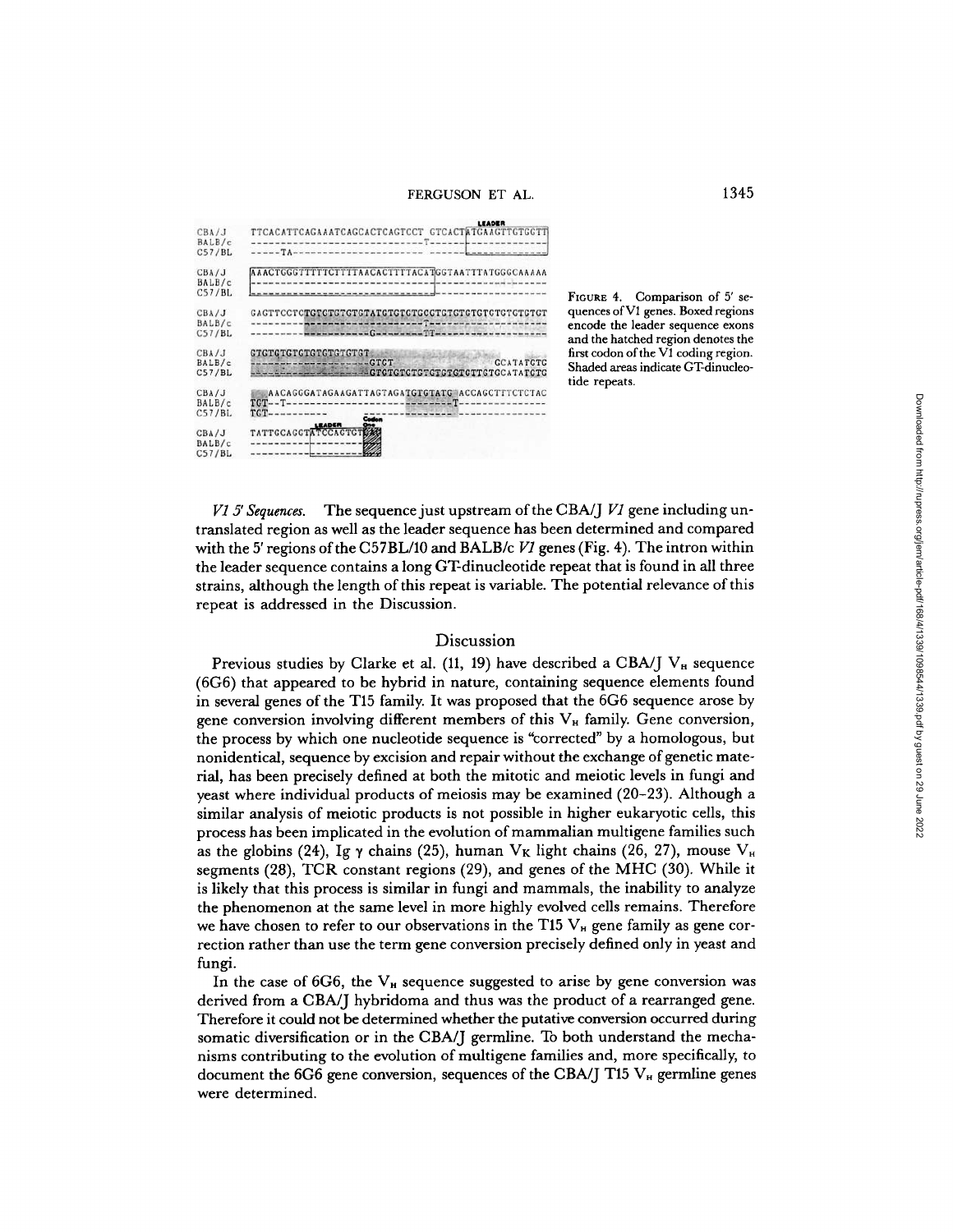From Fig. 2, it can be seen that the 6G6 sequence is, with the exception of a single nucleotide, exactly encoded by the CBA/J VII gene. This gene has regions of nucleotide sequence that are more homologous to CBA/J  $V13$  and  $V3$  genes than to corresponding regions in the BALB/c VII gene. The CBA/J V11 gene is, in fact, a variation of the BALB/c allele that may be generated by incorporating sequences from other members of the CBA/J T15  $V_H$  family. Thus, these results support the proposition of Clarke et al . (11, 19) that 6G6 arose by gene correction and further demonstrate that the correction occurred in the CBA/J germline. Other examples of putative gene corrections were found to occur in the CBA/J V1, V3 and V13 germline genes (Table 1), which suggests that gene correction may be afrequent event in the evolution of this multigene family as, in these instances, corrections have occurred subsequent to the separation of BALB/c and CBA/J. These results do not, in any way, preclude the possibility that, in other instances, gene correction may occur at the somatic level.

An alternative explanation for the derivation of such sequences would be homologous recombination. In the case of the CBA/J VII gene, five crossovers within 300 by would have had to occur to give rise to the observed V11 sequence. Furthermore, unequal crossing over is unlikely to be involved in the diversification ofthe T15 family as the number of family members remains constant in all three strains  $(Fig. 1)$ . Therefore, we favor the interpretation that these sequences have been generated by a gene correction mechanism such as gene conversion. The identification of appropriate donor sequences in other family members provides a source of DNA necessary for the origin of the proposed converted sequences.

In addition to gene corrections, two other categories of substitutions were observed in the analysis of CBA/J T15  $V_H$  families (Fig. 3). The first category was simple single base substitutions presumed to be the result of point mutation. It is interesting to note that 9 of these <sup>19</sup> substitutions are found in the CBA/J V3 gene which, similar to its counterparts in BALB/c and C57BL/10, appears to be a pseudogene based on a 7-bp deletion in the 23-bp spacer between the heptamer/nonamer sequences immediately 3' to the V gene. It might be expected that a pseudogene would contain more point mutations than other potentially functional members of amultigene family, as there would be no selective pressures acting on this sequence. The fact that the majority of such mutations are observed in the pseudogene supports such a conclusion. The second category of substitutions involved a unique nucleotide shared by two alleles but not found in any other family member. Such substitutions are most common to C57BL/10 and CBA/J, as might be expected from their proposed origins (17). The simplest interpretation of events giving rise to this category is that a common progenitor of C57BL/10 and CBA/J either acquired a mutation or underwent a gene correction event giving rise to the shared nucleotide found at the particular position in these two strains. In the three cases where CBA/J and BALB/c or C57BL/10 and BALB/c share nucleotides, parallel evolution would appear to be the most likely explanation.

As part of the analysis of the CBA/J T15 family, sequences immediately <sup>5</sup>' of the V1 gene also were determined. Previously published data for this region in BALB/ $c$ and C57BL/10 have revealed along GTdinucleotide repeat constituting alarge portion of the leader peptide intron. This repeat has also been detected upstream of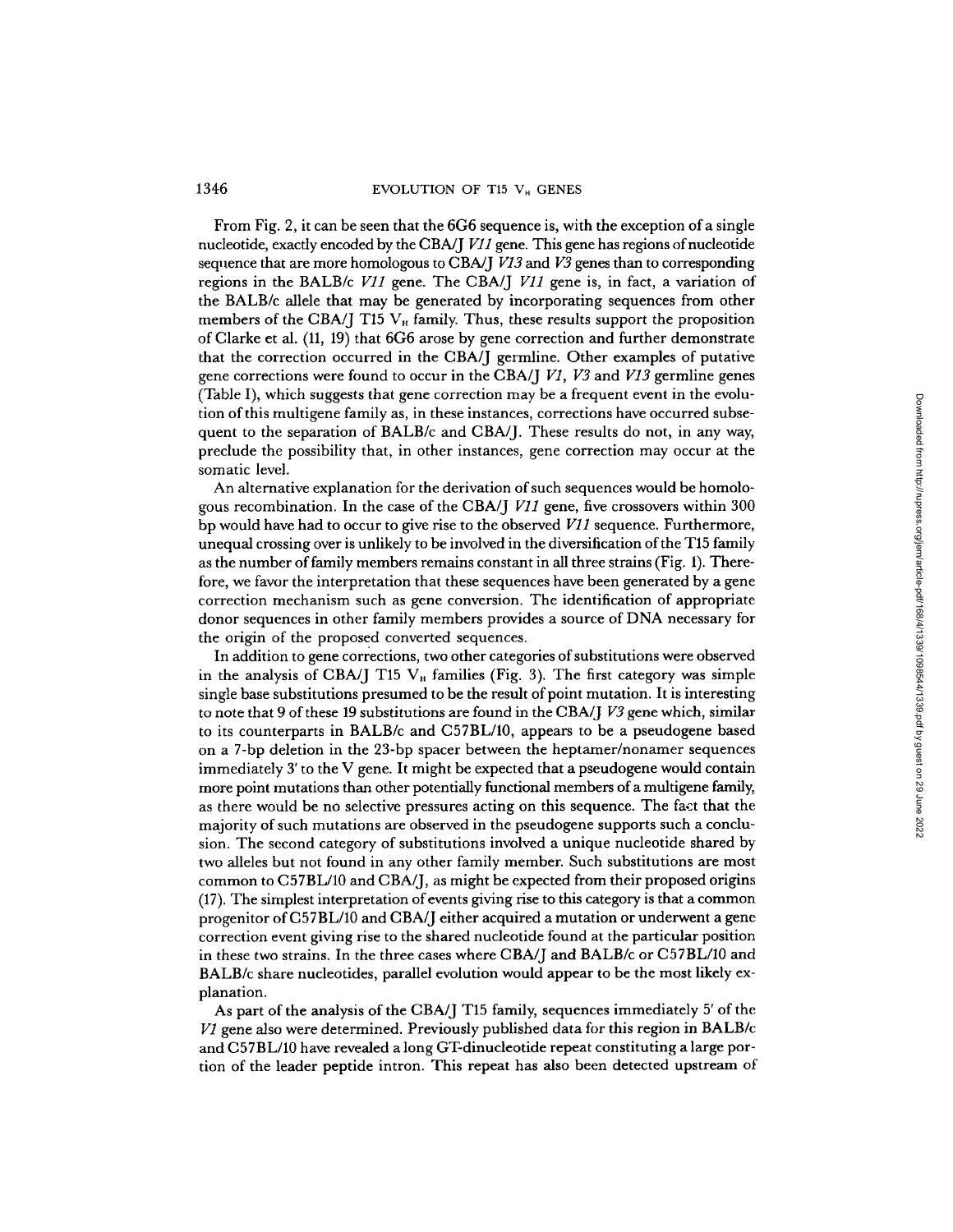the CBA/J VI gene (Fig. 4). Although the short sequence CATA appears to interrupt the GT repeat in the BALB/c and C57BL/10 sequences, these nucleotides do not change the alternating purine and pyrimidine nature of the region. Differences in the lengths and minor sequence variation of this repeat between strains could be due to slippage mispairing during replication (31) . The GT repeat is found frequently in eukaryotic genomes (32) . While its exact function(s) are not clear, some lines of evidence suggest that it may have enhancer activity (33) . Furthermore, purine/pyrimidine dinucleotide repeats are believed to have left-handed, Z-DNA forming potential (34) . It is tempting to speculate that a sequence with this alternative conformational capability may exert some effect on the expression, rearrangement, or evolution of the T15  $VI$  gene, particularly since, in this case, the unusual sequence lies quite close to the  $VI$  coding region. These possibilities are currently under investigation.

The above studies demonstrate that gene correction may contribute, in conjunction with the other described mechanisms, to the generation of diversity in the antibody repertoire . The potential biological effects of such a process are several. First, new alleles may be generated by the inclusion of sequence segments from different family members. These sequences can be donated either by functional or pseudogenes providing, in the latter case, a means for rescuing useful sequence information from genes which have incurred crippling mutations or, alternatively, for correcting deleterious mutations by replacement with nondefective sequences. Secondly, intrafamily homology can be maintained by the effective homogenization resulting from such a process. Thirdly, substitutions can be spread to other family members without the necessity of the same rare event occurring multiple times. In the future it will be important to determine if, and how frequently, gene correction mayoccur somatically to further amplify diversity within an individual. It is reasonable to expect that such aprocess might contribute further Ig diversity during somatic amplification of a particular B cell clone since chicken Ig X light chains have been shown to use a single functional variable region gene that undergoes multiple correction events with many pseudogenes to diversify its light chain repertoire (35, 36). contained capacities of a particularly in sect strained from the Superstant, reduction of the DIS UP gene, particularly since, in this case, the unusual sequence is equenced from the strained from the strained from the st

#### Summary

Nucleotide sequences of the four genes composing the T15 heavy chain variable region (V ) family of the CBA/J mouse have been determined. Comparison of these sequences with their published BALB/c and C57BL/10 homologues reveals that nucleotide differences found between given alleles of two strains, i.e., CBA/J and BALB/c, are observed in other family members of the same strain . We suggest that these patterns of sequence variation are most readily explained by gene interaction (conversion). Additionally, the sequence of a CBA/J hybridoma, 6G6, proposed to have been generated by gene conversion, is directly encoded by the CBA/J VII gene indicating that the putative conversion has occurred meiotically in the germline . These results are consistent with the premise that gene correction is occurring frequently among members of this family and that such processes may contribute significantly to the evolution of Ig variable region genes even in the relatively short time frame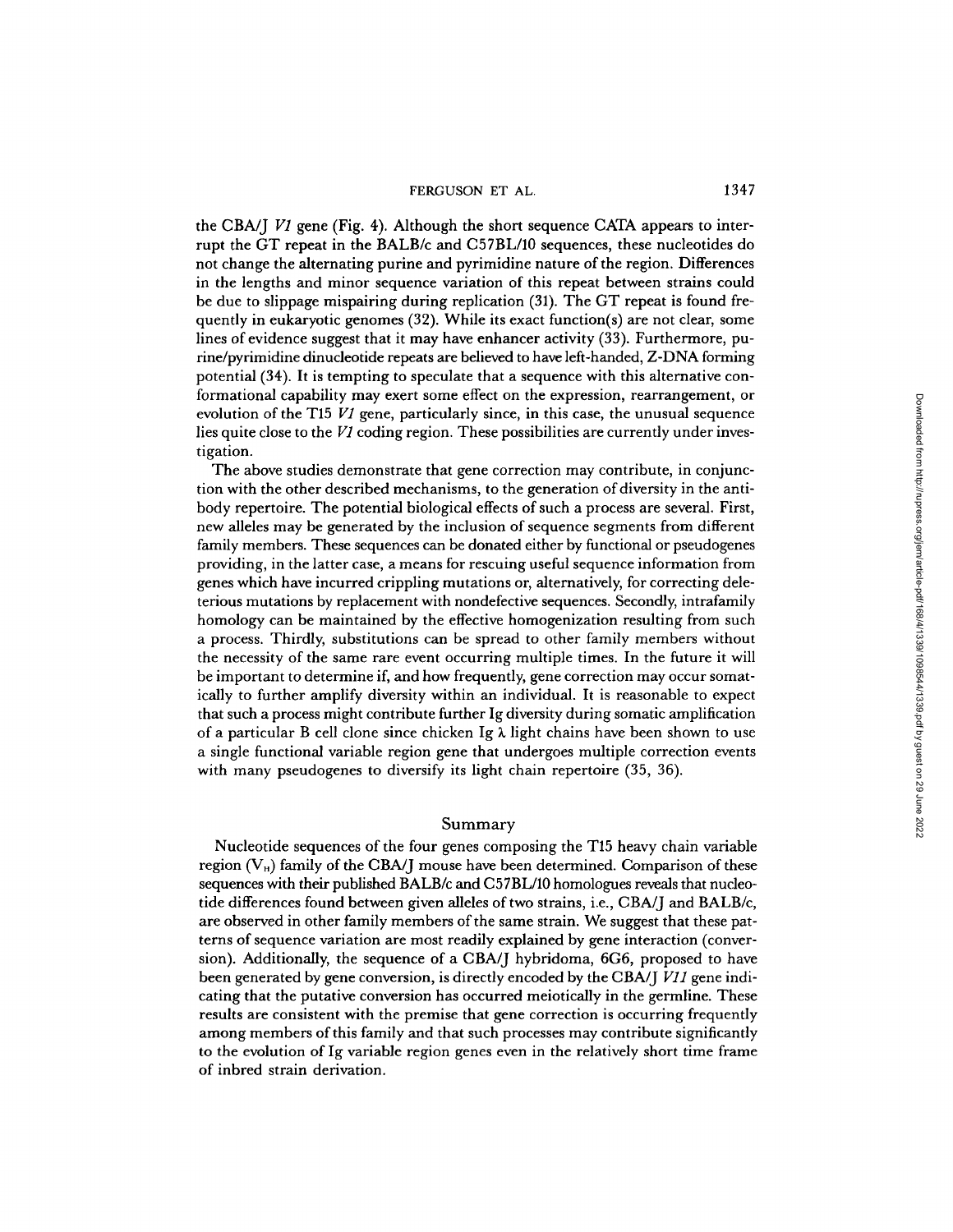We thank Dr. Stephen Clarke for his insight, help, and encouragement during this project; Dr. Richard Goldsby for useful criticism of the manuscript; and Ms. Lisa Scott for expert editorial assistance .

Received for publication 8 June 1988.

## References

- <sup>1</sup> . Claflin, J. L., and S. Rudikoff. 1977. Uniformity in a clonal repertoire: a case for a germline basis of antibody diversity. Cold Spring Harbor Symp. Quant. Biol. 41:725.
- 2. Briles, D. E., C. Forman, S. Hudak, and J. L. Claflin. 1982. Antiphosphorylcholine antibodies of the T15 idiotype are optimally protective against Streptococcus pneumoniae. J. Exp. Med. 156:1117.
- 3. Crews, S., J. Griffin, H. Huang, K. Calame, and L. Hood. 1981. A single  $V_{\text{H}}$  gene segment encodes the immune response to phosphorylcholine: somatic mutation is correlated with class of antibody. Cell. 25:59. bodies of the T13 ideology are optimally procedive against Streptococcus paramoniae.<br>
L'Exp. Med. 156:1117.<br>
Crew, S., I. Griffin, H. Huang, K. Calare, and L. Hood. 1985. Diversity in the germline<br>
with class of antibody
- 4. Perlmutter, R. M., B. Berson, J. Griffin, and L. Hood. 1985. Diversity in the germline antibody repertoire: molecular evolution of the T15  $V_B$  gene family. *J. Exp. Med.* 162: 1998.
- 5. Huang, H., S. Crews, and L. Hood. 1981. An immunoglobulin  $V<sub>H</sub>$  pseudogene. *J. Mol.* Appl. Genet. 1:93.
- 6. Claflin, <sup>J</sup> . L., and S. Rudikoff. 1979. Structural evidence for <sup>a</sup> polymorphic or allelic form of the heavy chain variable region. *J. Immunol.* 122:1402.
- 7. Siu, G., E. A. Springer, H. Huang, L. E. Hood, and S. T. Crews. 1987. Structure of the T15  $V_{\text{H}}$  gene superfamily: identification of immunoglobulin gene promoter homologies. J. Immunol. 12:4446.
- 8. Gearhart, P., N. D. Johnson, R. Douglas, and L. E. Hood. <sup>1981</sup> . IgG antibodies to phosphorylcholine exhibit more diversity than their IgM counterparts. Nature (Lond.). 219:29.
- 9. Perlmutter, R. M., S. T. Crews, R. Douglas, G. Sorenson, N. Johnson, N. Nivera, <sup>P</sup> J. Gearhart, and L. Hood. 1984. The generation of diversity in phosphorylcholine-binding antibodies. Adv. Immunol. 35:1.
- 10. Clarke, S. H., J. L. Claflin, M. Potter, and S. Rudikoff. <sup>1983</sup> . Polymorphisms in antiphosphocholine antibodies reflecting evolution of immunoglobulin families.  $J.$  Exp. Med. 157 :98 .
- <sup>11</sup> . Clarke, S. H., J. L. Claflin, and S. Rudikoff. 1982. Polymorphisms in immunoglobulin heavy chains suggesting gene conversion. Proc. Natl. Acad. Sci. USA. 79:3280.
- 12. Feinberg, A. P., and B. Vogelstein. 1983. A technique for labeling DNA restriction endonuclease fragments to high specific activity. Anal. Biochem. 132:6.
- 13. Maniatis, T, E. F. Fritsch, and J. Sandbrook . <sup>1982</sup> . Molecular Cloning: A Laboratory Manual. Cold Spring Harbor Laboratory, Cold Spring Harbor, NY. <sup>545</sup> pp.
- 14. Southern, E. M. <sup>1975</sup> . Detection of specific sequences among DNA fragments separated by gel electrophoresis. J. Mol. Biol. 98:503.
- 15. Benton, W. D., and R. W. Davis. 1977. Screening recombinant clones by hybridization to single plaques in situ. Science (Wash. DC). 196:180.
- 16. Sanger, F., A. R. Coulson, B. G. Barrell, A. J. H . Smith, and B. Roe. 1980. Cloning in single stranded bacteriophage as an aid to rapid DNA sequencing.  $J.$  Mol. Biol. 143:161.
- 17. Morse, H. C. 1978. Origins of Inbred Mice. Academic Press, New York. <sup>719</sup> pp.
- 18. Jovin-Marche, E., A. Cuddihy, S. Butler, J. N. Hansen, W. N. Fitch, and S. Rudikoff. 1988. Modern evolution of a single copy gene: The  $C_{\kappa}$  locus in wild mice. Mol. Biol.  $Eval.$  In press.
- 19. Clarke, S. H., and S. Rudikoff. 1984. Evidence for gene conversion among immunoglob-<br>ulin heavy chain variable region genes. *J. Exp. Med.* 159:773.